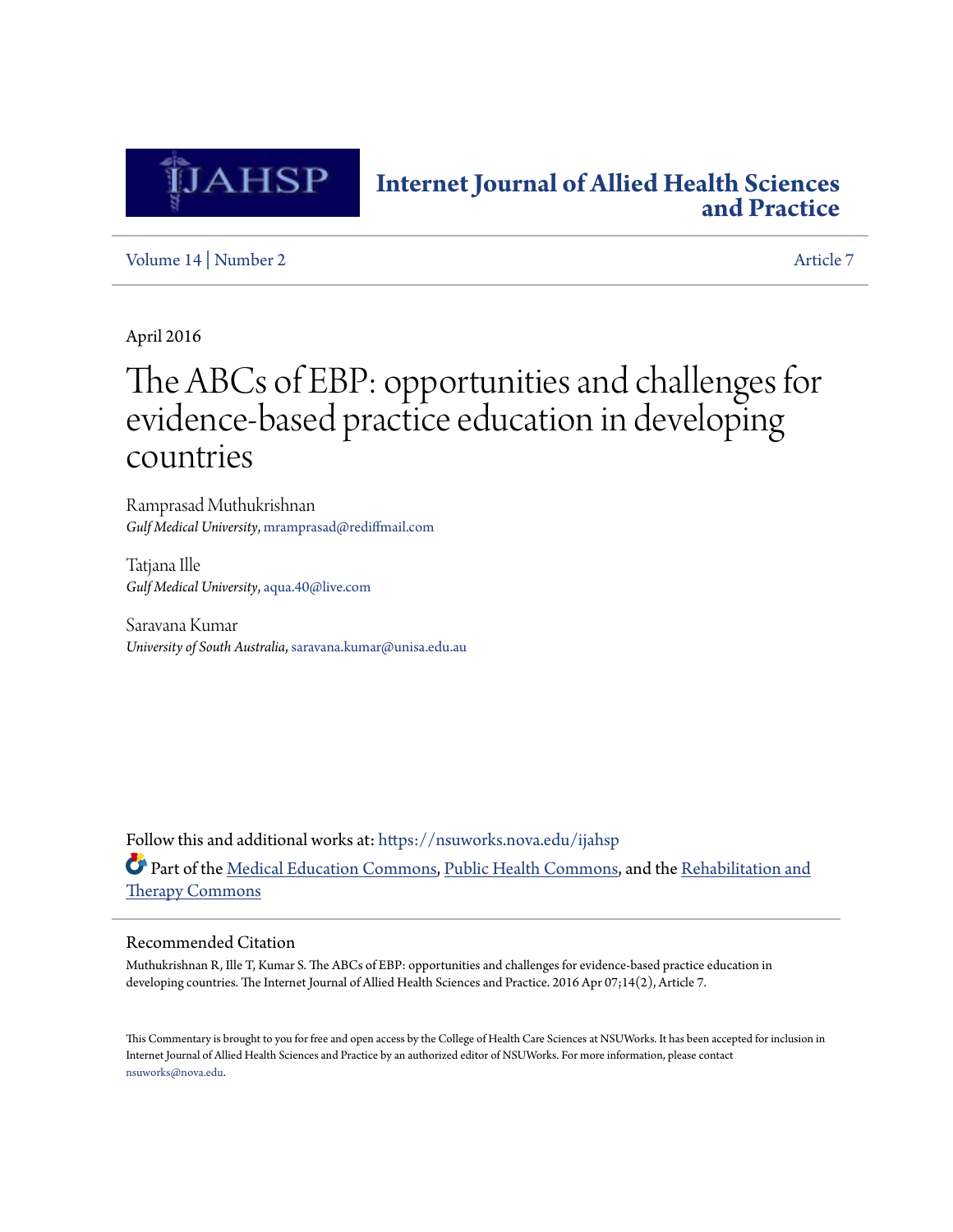### **The ABCs of EBP: opportunities and challenges for evidence-based practice education in developing countries**

The importance of embedding evidence-based practice as part curricula and practice is now well recognised in health disciplines. However, despite this recognition there continues to be ongoing challenges. Nowhere are these challenges more evident than in developing countries where a tsunami of challenges confronts health care stakeholders. This commentary sheds some light on opportunities and challenges for evidence-based practice education in developing counties.

#### **Author Bio(s)**

- Ramprasad, PhD, Post Doctoral Fellow (DST-CSI-Cognitive Science) is Assistant professor at Department of Allied Health Sciences, Gulf Medical University, Ajman, U.A.E.
- Tatjana M Ille, M.D. MSc, PhD is Professor and Head of General Education Department at Gulf Medical University.
- Saravana Kumar, PhD is a Senior Lecturer at the School of Health Sciences, University of South Australia. He is also a research leader at the International Centre for Allied Health Evidence.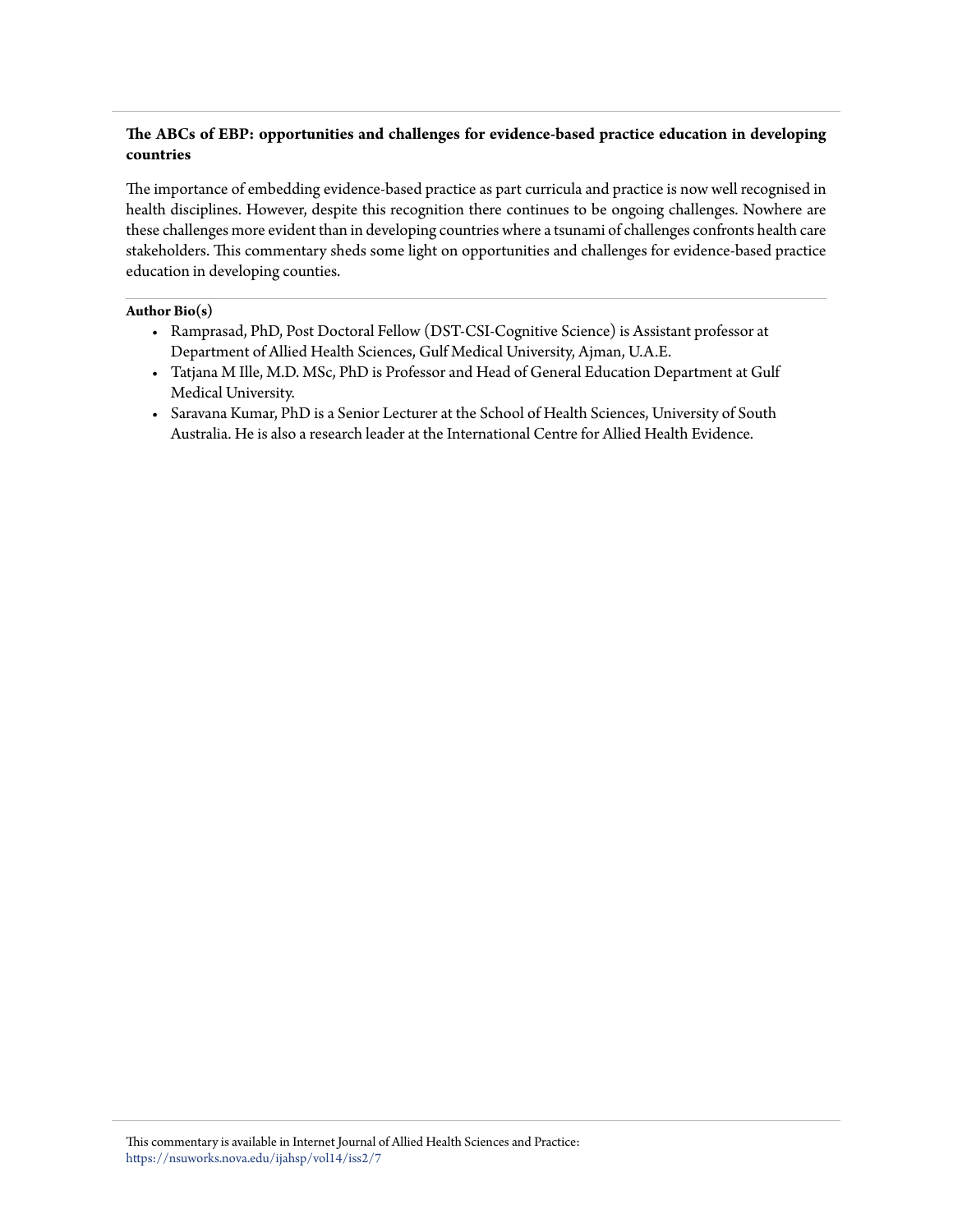

The Internet Journal of Allied Health Sciences and Practice *Dedicated to allied health professional practice and education* **Vol. 14 No. 2 ISSN 1540-580X**

## Commentary: The ABCs of EBP -- Opportunities and Challenges for Evidence-Based Practice Education in Developing Countries

Ramprasad Muthukrishnan, PhD <sup>1</sup> Tatiana Ille, M.D. MSc, PhD 1 Saravana Kumar, PhD <sup>2</sup>

- 1. Gulf Medical University, U.A.E
- 2. University of South Australia

U.A.E., Australia

The importance of embedding evidence-based practice as part of curricula and practice is now well recognised in health disciplines. However, despite this recognition, there continues to be ongoing challenges. Nowhere are these challenges more evident than in developing countries where a tsunami of challenges confronts health care stakeholders. This commentary sheds some light on opportunities and challenges for evidence-based practice education in developing counties.

In recent times, I have had the opportunity to travel to countries like India, Brunei Darussalam, and Singapore for personal and professional reasons. During these visits, invariably, I meet with allied health professionals, sometimes serendipitously (as was the case when I took my grandmother to see the local physiotherapist in India) and sometimes in a planned manner (as was the case when I met a number of physiotherapists from around the world at the World Confederation for Physical Therapy in 2015). Invariably, as allied health professionals, we often end up discussing our professional lives, our plans for the future, and where our professions are moving towards in order to meet the growing health care challenges of the 21<sup>st</sup> century. As a physiotherapist based in Australia, these meetings are always an eye opener for me as it highlights a range of complex issues that confront allied health professionals in developing countries (such as professional autonomy, meagre resources, clinical workload, patient expectations, and cultural differences, just to name a few).

Given my background as a teacher and researcher with interest in evidence-based practice (EBP), these discussions often end up about EBP. While it is always heartening to see the increasing profile of EBP in developing countries in recent years, it has also met with a barrage of barriers. The barriers to EBP seem to span the entire spectrum commencing at the level of teaching EBP, access to EBP, and application and implementation of EBP. Barriers to EBP are not uncommon with developed countries that are also confronted with this challenge. However, as a teacher, this is most concerning to me as if there are barriers at the level of teaching EBP, then the next generation of allied health professionals may not have the knowledge and skills for EBP, resulting in a cascading effect in terms access to and application and implementation of EBP in clinical practice. With developing countries now facing numerous health care challenges for which EBP could provide solutions, barriers to teaching EBP may result in future health care professionals not having EBP knowledge, skills, and competencies to use in clinical practice. Barriers to teaching EBP in developing countries have been previously reported.

Devdeep and Banerjee reported on a range of barriers from Indian student physiotherapists' perspectives.<sup>1</sup> These barriers include a) lack of internet access, b) non-availability of electronic database subscriptions, c) lack of training in critical appraisals, d) absence of EBP competencies in curriculum, e)sociocultural aspects of applying evidences, f) physician centred physical therapy delivery, g) absence of support from governmental, institutional, governing body, and h) lack of facilitators. Gorgon, Basco, and Manuel studied Philippines's physiotherapy curriculum and indicated significant gaps in EBP content, clinical teaching, and assessment methods.<sup>2</sup> Ateef indicated that Saudi Arabian physiotherapy students rarely review evidence based practice resources due to busy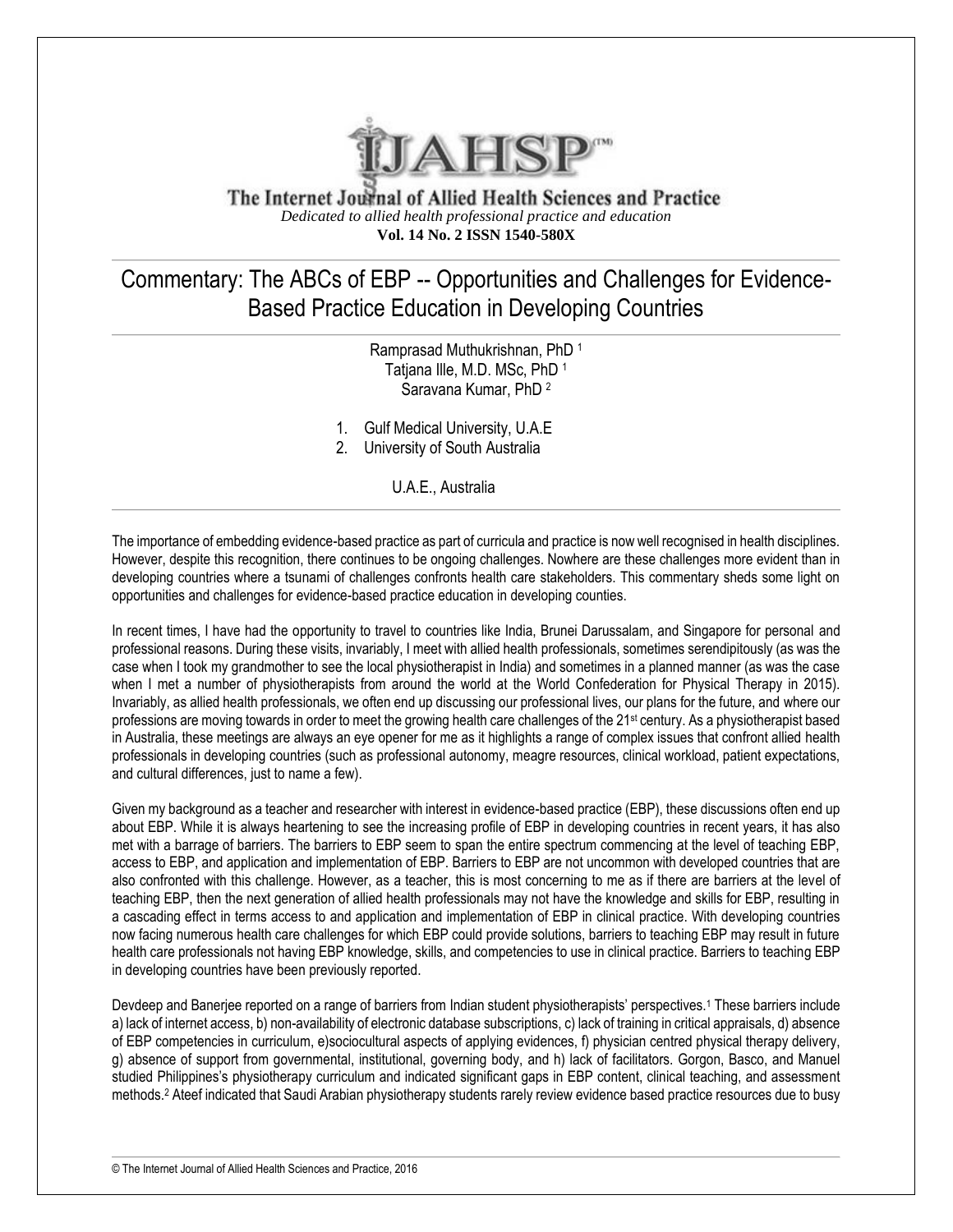academic and clinical schedules and were only partially aware of EBP.<sup>3</sup> The problem is further compounded by research outputs needed for EBP not focusing larger burdens of illness among the local population such as stroke, asthma, and non-communicable disorders.<sup>4</sup> Further challenges include reliance on ready-made evidence (rather than undertaking the process of accessing and evaluating research evidence by self), lack of role models and expert clinical practitioners practicing EBP, lack of EBP culture, and limited resources for EBP, especially in rural and remote areas.<sup>5, 6</sup>

While these challenges remain, there are also opportunities for evidence-based practice education in developing counties. A range of models of EBP education have been reported in the literature, which could be utilised to upskill students and health professionals in EBP competencies. Some of these include graded EBP exposure and integration, supervised clinical training to improve EBP core skills, role modelling, assisting learners at every step particularly framing questions (for example using the PICO framework: Patient, Intervention, Comparator, Outcome), literature searching, and critical appraisal, in addition to EBP education programs which are tailored to meet the needs of the local population, continuing education methods such as workshops and journal clubs delivered as part of ongoing continuous EBP learning opportunities, and reflective practice methods where students perform independently, selecting evidence from reliable resources and focusing life–long learning EBP competencies. 7,8,9,10,11,12,13,14,15 This is an instance where one size does not fit all, and various strategies will need to be tried and tested to verify what works for who, when, why, and how.

While much of the focus on EBP to date has been on the developed world, given the demographic and the geopolitical shift towards developing countries, it is timely to shift our focus to these parts of the world. While the barriers to EBP are common to both developed and developing countries, it is likely the influence of these barriers differs among these nations. While the developed world, for the most part, faces barriers to EBP in the implementation and translational aspect, the developing world faces barriers to EBP much earlier – in the teaching EBP. Therefore, it is vital that education about EBP should occur at various levels, commencing at entry level at universities and colleges, continuing at the workplace, and championed by professional organisations, employers, and communities at large. The focus on EBP education should be complemented with research on EBP education in these settings, as merely replicating what has worked in developed countries may not be generalizable or transferrable to these differing contexts. Without such explicit focus on EBP education in developing countries, it is likely a whole generation of allied health professionals may miss out on the basic knowledge and skills of EBP, ultimately impacting the quality and safety of health care in these countries.

#### **REFERENCES**

- 1. Devdeep A, Banerjee G. Barriers to, and strategies for implementation of evidence based practice in physiotherapy in India-A discussion paper. Baba Farid University Physiotherapy Journal. 2012; 1: 4-11.
- 2. Gorgon EJ, Basco MD, Manuel AT. Teaching evidence based practice in physical therapy in a developing country: a national survey of Philippine schools. BMC Med Educ. 2013; 13: 154.
- 3. Ateef M. Evidence-based learning and practice in physical therapy: A need for novice physical therapists. Saudi J Sports Med. 2015; 15: 106-7.
- 4. Hariohm K, Prakash V, Saravankumar J. Quantity and quality of randomized controlled trials published by Indian physiotherapists. Perspect Clin Res. 2015; 6: 91-7.
- 5. Olsen NR, Bradley P, Lomborg K, Nortvedt MW. Evidence based practice in clinical physiotherapy education: a qualitative interpretive description. BMC Med Educ. 2013; 11: 52.
- 6. Barnard S, Rose W. Evidence-based Physiotherapy: Physiotherapists' attitudes and experiences in the Wessex area. J Physiother. 2001; 87: 115–24.
- 7. Korenstein D, Dunn A, McGinn T. Mixing it up: integrating evidence-based medicine and patient care. Acad Med. 2002; 77: 741-42.
- 8. Hankemeier DA, Van Lunen BL. Approved clinical instructors' perspectives on implementation strategies in evidence-based practice for athletic training students. J Athl Train. 2011; 46: 655-64.
- 9. Dizon JM, Grimmer-Somers K, Kumar S. Effectiveness of the tailored Evidence Based Practice training program for Filipino physical therapists: a randomized controlled trial. BMC Med Educ. 2014; 17: 147.
- 10. Kok R, Hoving JL, Verbeek JH, Schaafsma FG, Smits PB, van Dijk FJ. Evaluation of a workshop on evidence-based medicine for social insurance physicians. Occup Med. 2008; 58: 83.
- 11. Taheri H, Mirmohamadsadeghi M, Adibi I, Ashorion V, Sadeghizade A, Adibi P. Evidence-based medicine (EBM) for undergraduate medical students. Ann Acad Med. 2008; 37: 764-68.
- 12. Lizarondo LM, Grimmer-Somers K, Kumar S, Crockett A. Does journal club membership improve research evidence uptake in different allied health disciplines: a pre-post study. BMC Res Notes. 2012; 5: 588.
- 13. Lizarondo L, Kumar S, Grimmer-Somers K. Online journal clubs: an innovative approach to achieving evidence-based practice. J Allied Health. 2010; 39:e17-22.